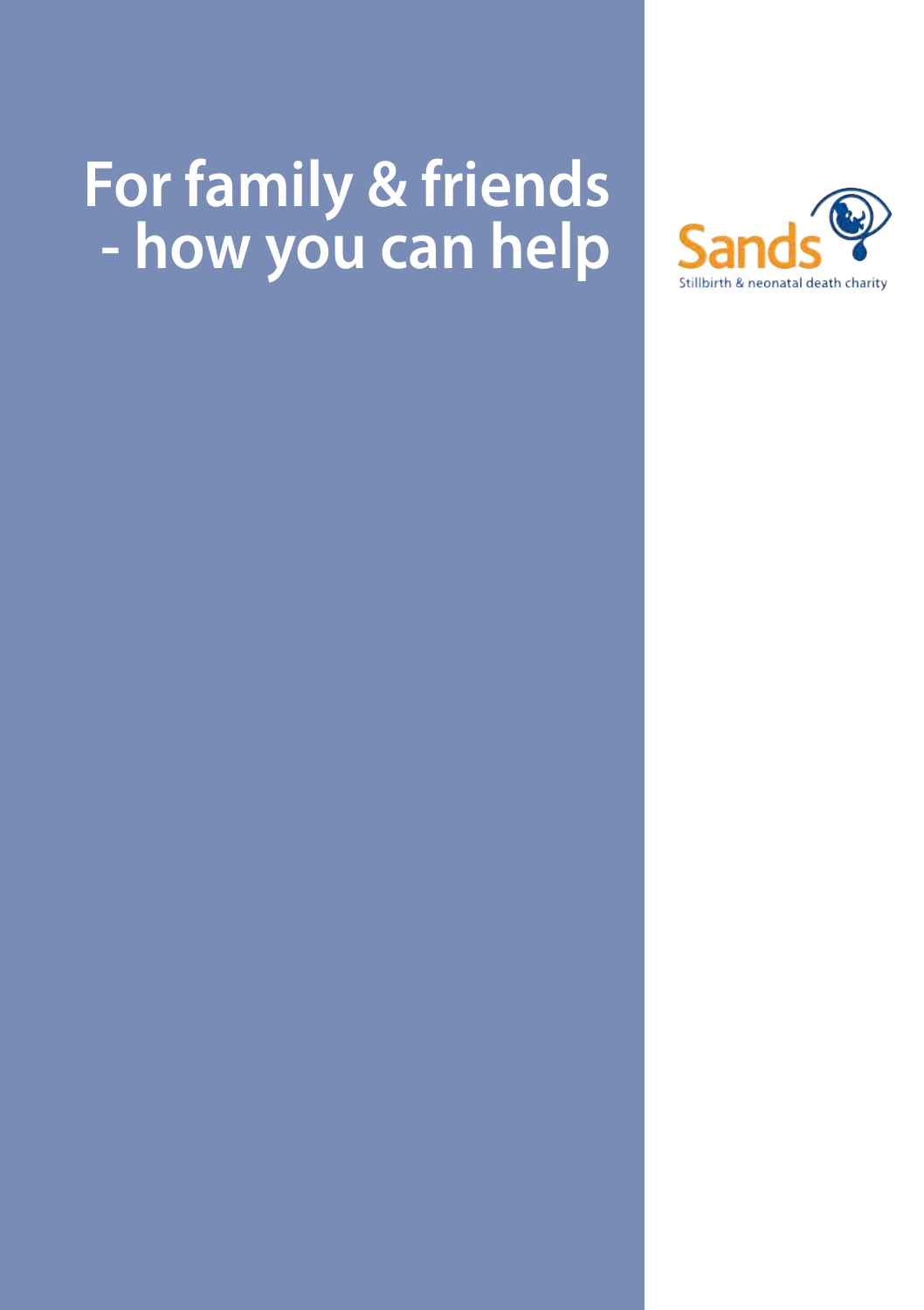When a baby dies either before birth (a stillbirth) or shortly after (a neonatal death), everyone will be stunned by the event. The parents return from hospital with empty arms, facing the pain and stress of bereavement.

You may not have known the baby but to the parents their child was a real person, one they have come to know and love during the months of pregnancy. Although you cannot see a gap in the family there is a real loss.

### *"We are a family that will never be complete."*

The sense of bereavement is as strong as with the death of an adult or older child, and more unexpected because death has no place at birth.

Both parents will have a mixture of feelings, which are a normal response to loss. These may include:

Shock – because they expected birth and life but got death.

Disbelief – they may not be able to accept what has happened.

Guilt – either parent may feel that their baby died because of something they did, or did not do – especially if no medical cause is found.

Isolation – because no one seems to understand their situation.

Jealousy and bitterness – because everyone else seems to be pregnant or wheeling a pram.

Anger – against their partner, the GP, the hospital staff or God.

# **How you can help**

Do get in touch – don't assume that they would rather be alone.

Don't avoid the parents – don't avoid the situation.

If you are a close friend or family member you may find our leaflet *Information and support for grandparents* helpful.

You can get in touch by letter, email or phone to show your concern. Parents often keep sympathy cards with other reminders of their baby such as photographs and cot tags.

If you are pregnant yourself, or have a small baby you may feel that the bereaved parents would rather you didn't visit. Ring up and ask. They may not be ready to face you or your child, or they may be glad to see live healthy babies and be hurt if you keep your child from them.

Visit in person, and let yourself be guided about what to do. Give both parents a chance to talk about their experience. They will usually not need much encouragement and it does help them.

Find out if they have named their baby and do use the baby's name.

Ask if they have photographs or other mementoes of their baby. If the parents want to share these with you, don't be afraid to look at them.

Don't be embarrassed or feel guilty if they cry. You did not cause the tears, they were waiting to be shed. Don't be afraid to cry yourself, you are showing that you care.

Remember that both the mother and the father have lost a child. Encourage others to get in touch, and keep in touch yourself.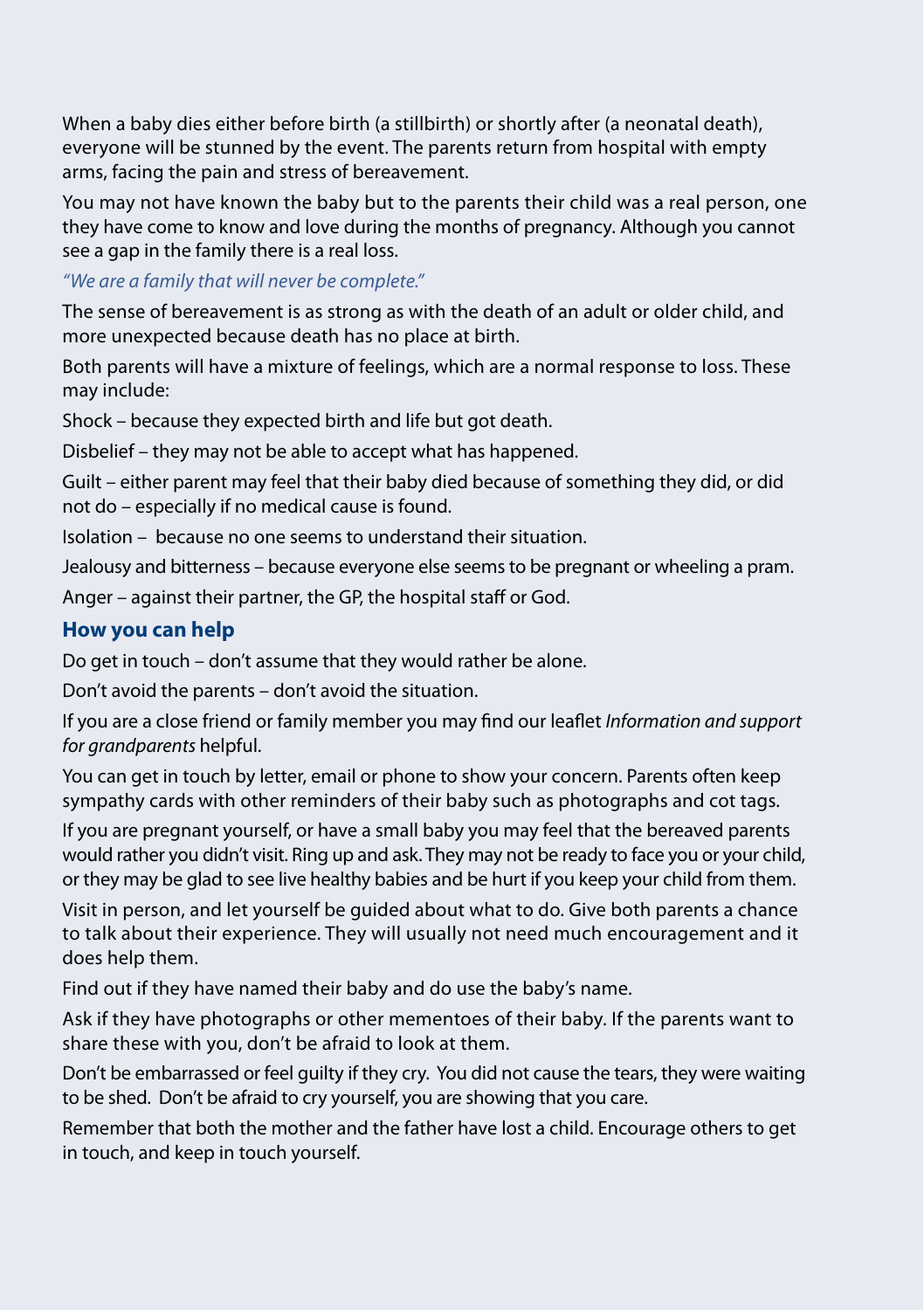### **What to say**

Don't worry too much about saying the 'right' thing.

*"I found it easier to accept and forgive those who blundered than those who seemed not to care."*

Do say that you are sorry.

Do be willing to talk about the baby.

Do remember that bereaved parents can be very sensitive to what you may say.

Do be willing to sit and listen.

Don't say "You are lucky you have other children" or "You'll soon have another baby" as this can be hurtful. The parents are grieving for the baby that has died. Other children will not be a replacement.

Don't try to blame anyone for the baby's death. Even if the parents do so.

Don't say "I know how you feel" unless you have also lost a baby.

Don't give advice about they 'should' do.

# **Grief goes on**

Recovery from the death of a baby takes many months, even years. Parents should not be expected to 'get over it' in a few weeks, but friends and family may feel that there is little more they can do to help. Suggest that the parents get in touch with Sands locally, so they can meet others whose baby has died. Sands members can understand their needs and offer support and friendship. You can find the name and number of your nearest Sands group from the Sands Helpline (see back page for contact details).

You should be ready to help parents when they need it for a long time to come. The next pregnancy can be a very nervous time, and a new baby will not put everything right – it may bring back a lot of sad memories.

### *"Everyone is supportive and caring. They expect me still to be sad sometimes, which helps, because the pain doesn't go away just because you have another baby."*

The parents may need extra sympathy and understanding on anniversaries and birthdays, at Christmas or other special occasions. They will never forget their baby that died, but the acute sadness will grow less with time.